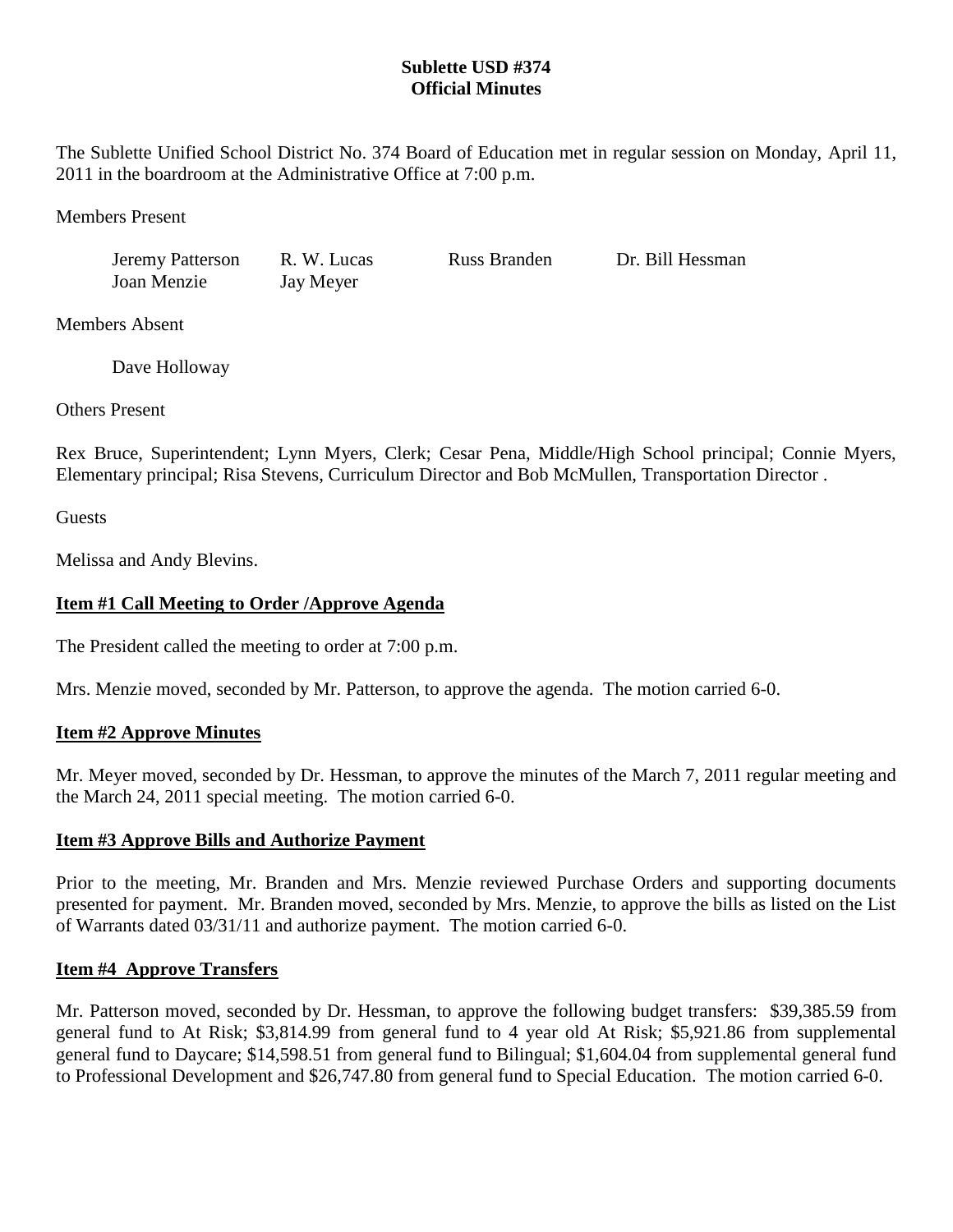Board Minutes Page 2 April 11, 2011

### **PUBLIC FORUM**

There was no public forum.

### **Reports**

#### Curriculum

Mrs. Stevens informed the board that the CCC will meet one extra time in May to review test scores.

#### Principals

Mrs. Myers reported that the elementary science students received one bronze medal at the State Science Competition in Wichita, Kansas. She also reported that the literacy night had 100 students and parents in attendance. She informed the board that two grants have been submitted, a  $21<sup>st</sup>$  Century Grant for an afterschool program and a Technology Rich Classroom grant.

Mr. Pena reported the following preliminary test scores:

| Target 86.7 | Scored 97.2 |
|-------------|-------------|
| Target 87.8 | Scored 91.8 |
| Target 86.7 | Scored 91.2 |
| Target 87.8 | Scored 97   |
| Target 86   | Scored 91.2 |
|             |             |

Mr. Pena reported that the Middle School Quiz Bowl team received  $2<sup>nd</sup>$  place in league competition.

#### SWPRSC/HPEC

Mr. Meyer gave the SWPRSC report. Mr. Lucas gave the HPEC report.

#### Superintendent:

Mr. Bruce informed the board that the health insurance premiums for the July 1, 2011 have increased 9.2% which is \$41.14 on a single plan. He stated other health insurance options are being considered.

### **Item #5 Select Board Members to present diplomas**

| $8th$ Grade Promotion May 17, 2011 – 7:00 p.m.       | Mr. Lucas and Mr. Branden                |
|------------------------------------------------------|------------------------------------------|
| High School Graduation May $14$ , $2011 - 4:00$ p.m. | Mr. Patterson, Mr. Meyer and Dr. Hessman |

### **Item #6 Consider Summer Food Program**

Mr. Meyer moved, seconded by Mrs. Menzie, to approve the summer food program in June and July. The motion carried 6-0.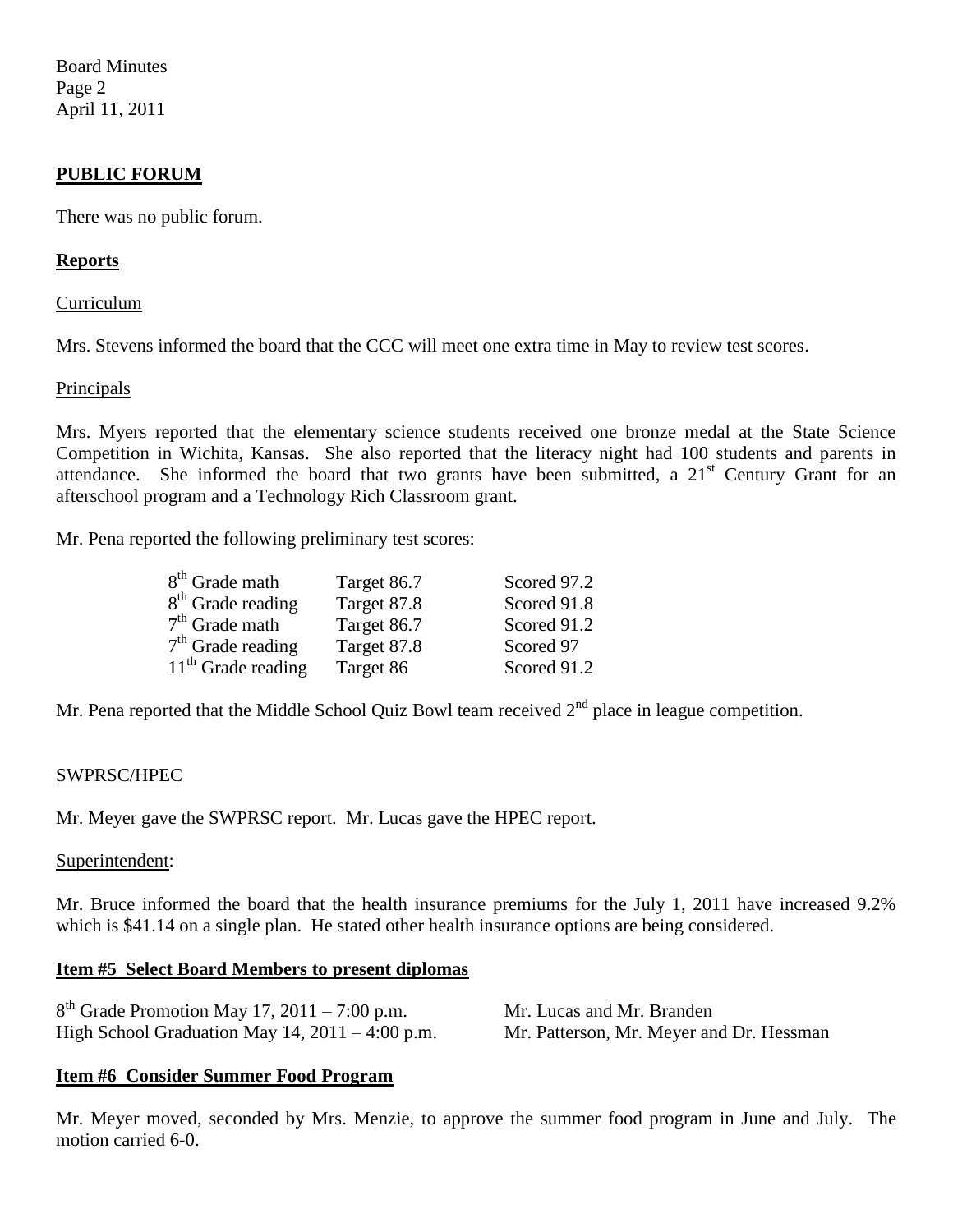Board Minutes Page 3 April 11, 2011

## **Item #7 Consider Summer Gym Use**

Mr. Meyer moved, seconded by Mr. Branden, to allow SWKS Basketball the use of the school's gym, the same as last year. The motion carried 6-0.

## **Item #8 Consider County Mitigation Plan**

Mr. Patterson moved, seconded by Dr. Hessman, to approve the county mitigation plan. The motion carried 6- 0.

# **Item #9 Consider Bus Bids**

Mr. Branden moved, seconded by Mr. Meyer, to accept the low bid of \$77,694.66 from Thomas for a new bus. The motion carried 6-0.

# **Item #10 Consider Elementary School Window Bids**

Mr. Patterson moved, seconded by Mrs. Menzie, to accept the bid of \$61,900 from Kinney Glass, Inc for new windows in the elementary school. The motion carried 6-0.

## **Item #11 Consider HVAC Bids**

Dr. Hessman moved, seconded by Mr. Meyer, to accept the bid of \$362,035 from Building Control Systems to complete the HVAC project at the elementary school. The motion carried 6-0.

# **Item #12 Executive Session Non-Elected Personnel**

Mrs. Menzie moved, seconded by Mr. Patterson, to go into executive session to discuss non-elected personnel, in order to protect the privacy interest of an identifiable individual(s), to include Mr. Bruce in executive session, and to reconvene to open session in the boardroom at 9:00 p.m. The motion carried 6-0.

Mr. Pena was invited into the executive session at 8:50 p.m.

The Board reconvened to open session at 9:00 p.m.

Mrs. Menzie moved, seconded by Mr. Patterson, to go into executive session to discuss non-elected personnel, in order to protect the privacy interest of an identifiable individual(s), to include Mr. Bruce and Mr. Pena in executive session, and to reconvene to open session in the boardroom at 9:16 p.m. The motion carried 6-0.

The Board reconvened to open session at 9:16 p.m.

# **Item 13 Consider Summer Employee Contracts**

Mr. Meyer moved, seconded by Mr. Patterson, to hire Tyler Bruce and Leroy Loewen for the summer maintenance work. The motion carried 6-0.